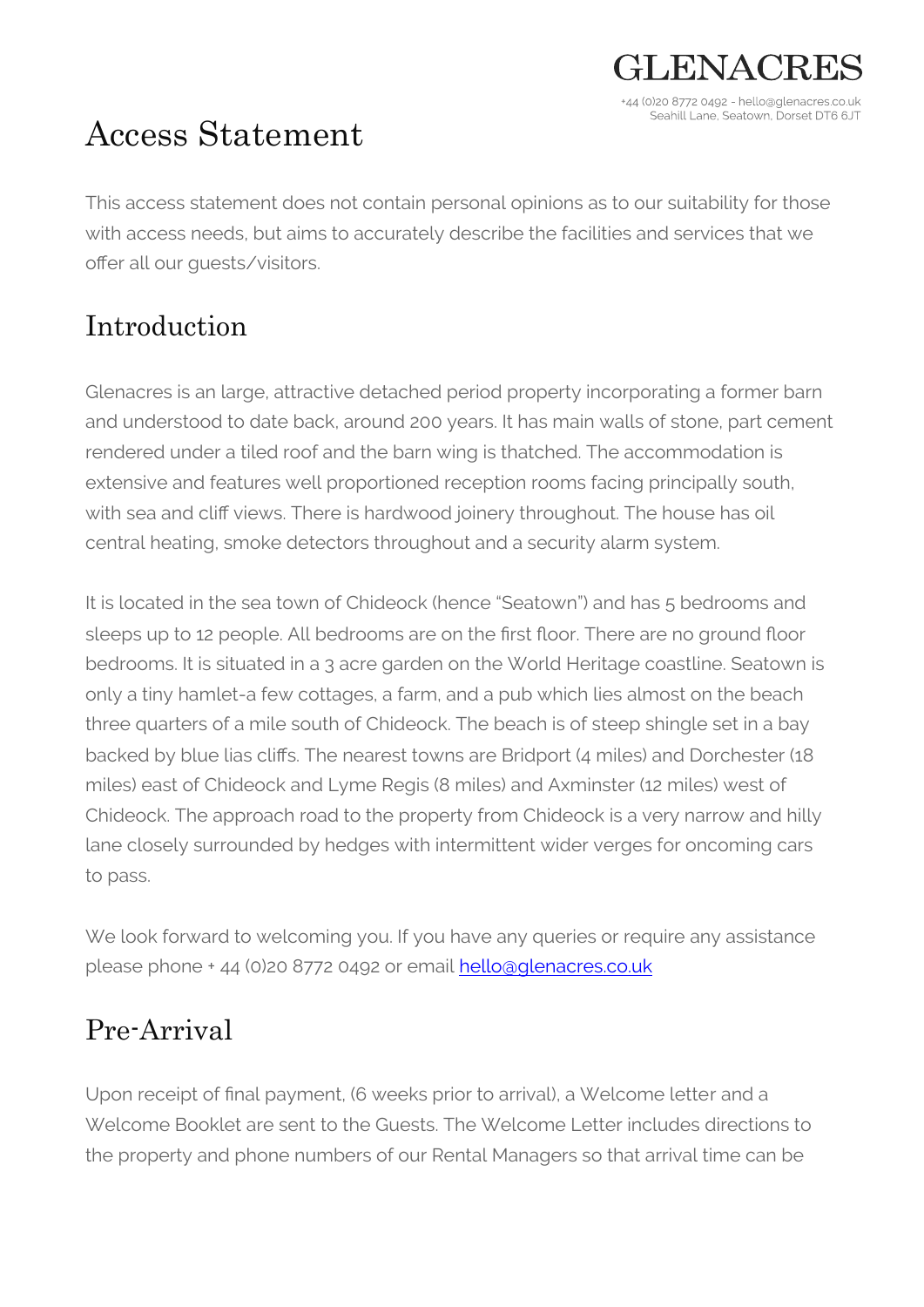coordinated. Guests can pre-order groceries prior to arrival and have someone onhand to accept the delivery and store the groceries appropriately.

The Welcome Booklet provides the guests with wifi information, departure day procedures, local contact numbers of services, including taxi numbers, maintenance information and domestic waste and recycle information.

The Booklet also provides local information such as directions, opening times and phone numbers of shops and supermarkets in the surrounding area, addresses and phone numbers of the various banks, Post Office in Bridport and Tourist Offices in Bridport and Lyme Regis, details of a variety of restaurants in the surrounding area and their phone numbers, details of the local bus route and its website address and an assortment of other local activities and their addresses.

The nearest airport is at Exeter or Bournemouth. Both are forty minutes drive away in opposite directions. Main line rail stations are to be found at the market town of Axminster, 20 minutes drive to the west and Dorchester, the County Town, 40 minutes drive to the east. There is a local bus service stopping at Chideock 3/4 mile walk from Glenacres servicing the A35 and surrounding villages.

We do not offer a collection service. It is advised to pre-book taxis prior to arriving at the stations. There is also a bus stop at Axminster Station which will take you to Chideock. Bus timetable, enquiries and taxi information are all provided in the Welcome Booklet.

If you require this information in a different format, please contact Bridget Considine via email. hello@glenacres.co.uk

### Key Collection, Welcome and Car Parking

Our Rental Manager will be on site to Welcome you and give you the keys to the property. The arrival time is 4.00pm. Please advise if you wish to arrive at a different time or are delayed (as stipulated in the Welcome Letter). All necessary contact details to be found in the Welcome Letter. The Rental Manager will be on-hand to give you a familiarisation tour of the property and a guided tour of facilities. An appliance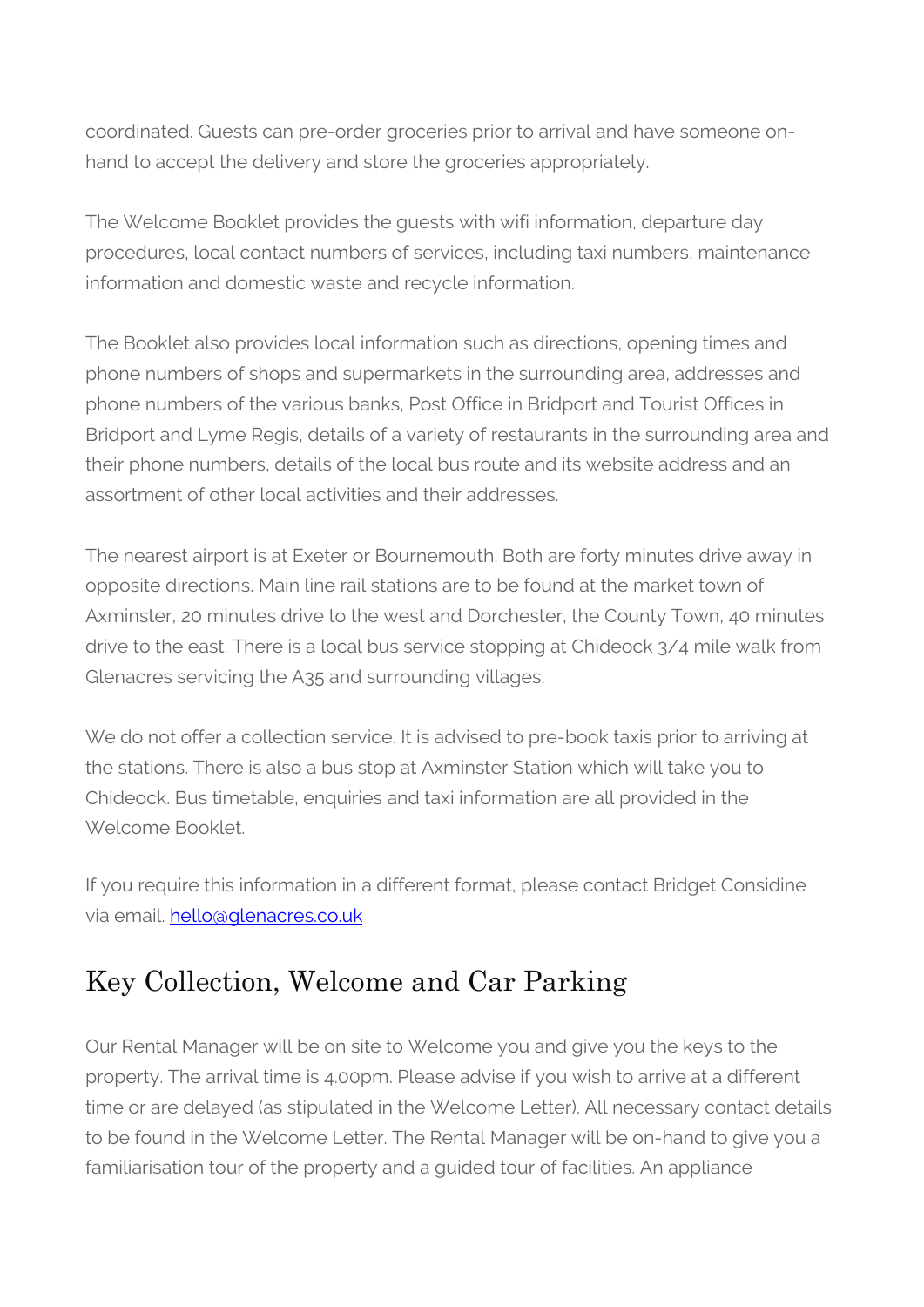instruction manual and a booklet on 'Your Safety' is provided and you are encouraged to read to reduce any risk and promote a safe environment for visitors.

There is a large private car parking area on the forecourt in front of the property with enough room for approx 6 cars. There is no on-street parking. The forecourt is paved with a gradual gradient. We advise that the gate be closed at all times. There are sensor lights on the forecourt as well as at the front door.

## Entrance to Property

From the forecourt there are 2 staircases descending down to a small lower forecourt with herb garden, garden seat. flower pots, shoe cleaning facilities and wellie holders. The 1st staircase has a wooden handrail on the right and 5 steps leading down to the kitchen/larder door. The 2nd staircase has a wooden handrail on the left with 3 steps leading down to the front door.

The floor covering of this smaller forecourt is made up of various sized, flattened, crazy paving, uneven stones. There are sensor lights in front of both doors. No level access is provided. There is a small step 127mm into the hall from the front door. Front door width is 810mm and hinged to the right opening into the property. The entrance hall is evenly lit by ceiling spots and 2 lamps on side tables. The flooring is covered with terracotta tiles.

### Halls, Stairs, Landings, Passageways

Reception Hall (9.14m x 2.13m) You can go in 2 directions from the front door:

Left – leads to a staircase, 3 sitting rooms, downstairs toilet, and under the stairs – to the kitchen. The hallway diminishes in width between the stairs and wall to 690mm. There are 13 short piled carpeted stairs 175mm height x 228mm deep x 700mm width with a handrail on the right leading to 4 bedrooms, 1 bathroom and 1 en-suite. The stairs are lit by a chandelier with ceiling spots on the landing and 2 lamps on 2 hall tables. The short piled carpet from the stairs follows through to the bedrooms with no steps. The house is centrally heated throughout with each room and landings having a smoke detector.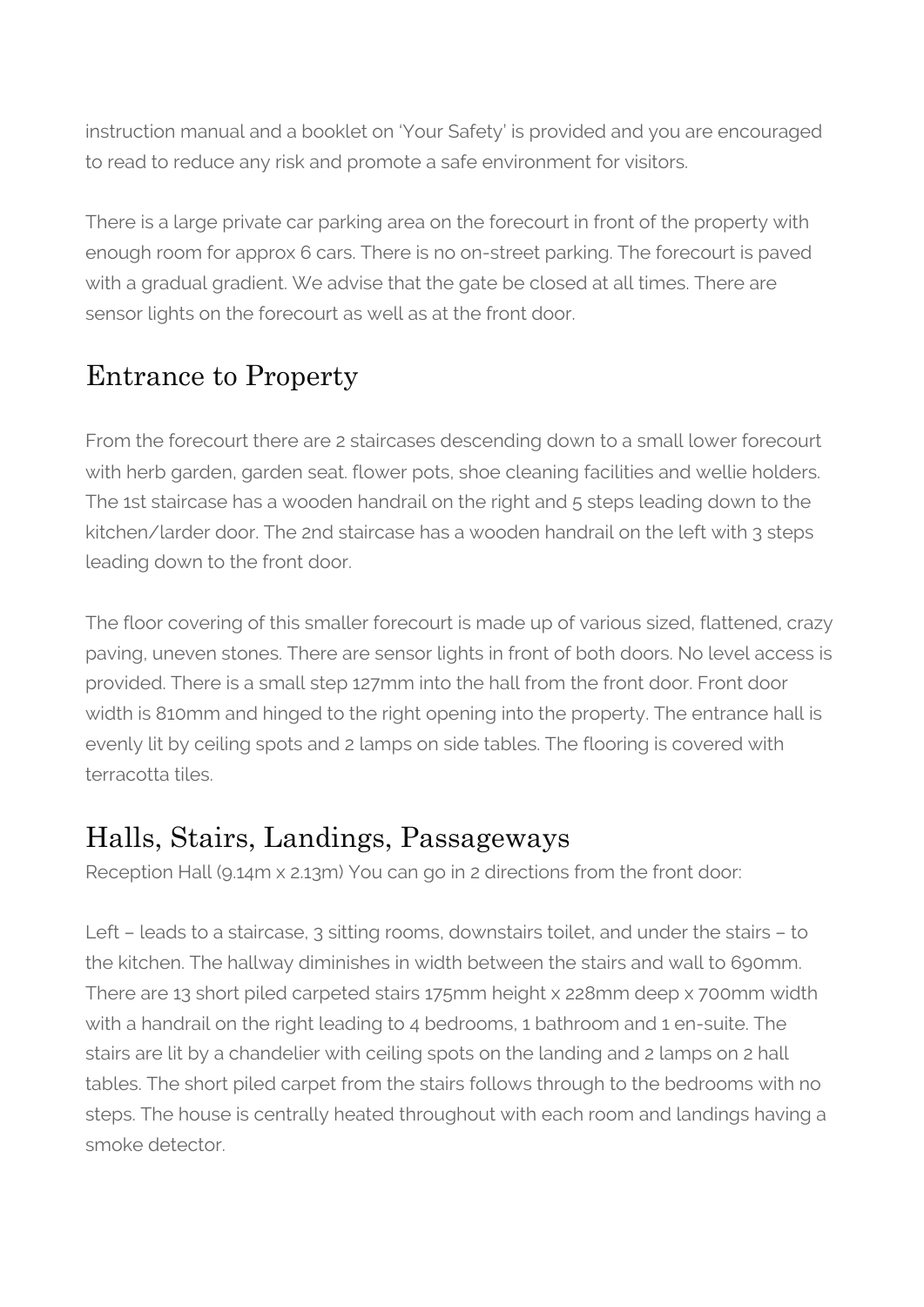Right – Through a door, width 800mm, hinged to the right opening inwards leads to a shower room and then into a Conservatory. From the door are 2 steps, the 1st step 125mm and 2nd 110mm. The 1st step is 254mm in width, the 2nd step being floor level, there is no handrail. The steps and hallway are covered in stone tiles and is lit by ceiling spots. There is another hallway and 2 sets of stairs: Following from the 2nd sitting room through a door 738mm, hinged to the right, opening inwards with hasp and lock, into a hall with door to a shower room with WC and another door out into the walled garden. The flooring is wooden parquet and lit by 1 ceiling light.

The passageway is 1353mm in length before descending down 5 wooden steps each 165mm depth x 190mm height with diminishing head height through another door 725mm, hinged to the left, opening outwards onto a parquet oval stage with two steps 108mm and 75mm with a circular width of 229mm down onto the carpeted playroom. The parquet oval stage dissection is 1701mm from the bottom of the last step through the door to the top of the step leading down onto the carpeted area of the playroom.

Situated on the parquet stage is another staircase leading up to the 5th bedroom. The circular open stairs are wooden with metal spindles. The stairs are 736mm wide x 178mm height, and the widest part of the step is 305mm descending. The spaces between the spindles of the handrails are 110mm. There is no door between the 1st floor and the ground floor playroom, other than the door leading up to the shower room and then onto the sitting room. We provide a sturdy temporary stair gate to be installed at the top and bottom of the circular stairs if necessary.

### Sitting Room/Lounge

We have 3 Reception rooms and a Conservatory:

1. Dining/Sitting Room(6.20m x 5.69m. Double aspect).

Through a door 678mm, hinged on the left, opening outwards into a Sitting/Dining Room. The room has 2 sofas, 1 coffee table (1180mm length x 660mm width x 400mm height), 3 dressers against the walls and a large dining table (1109mm width x 2690mm length) seating for 12 people (height underneath the table is 660mm) with 12 upright dining chairs without arms. There is no space around the table for a wheelchair. It has a wood burning stove and a digital carbon monoxide alarm with sealed batteries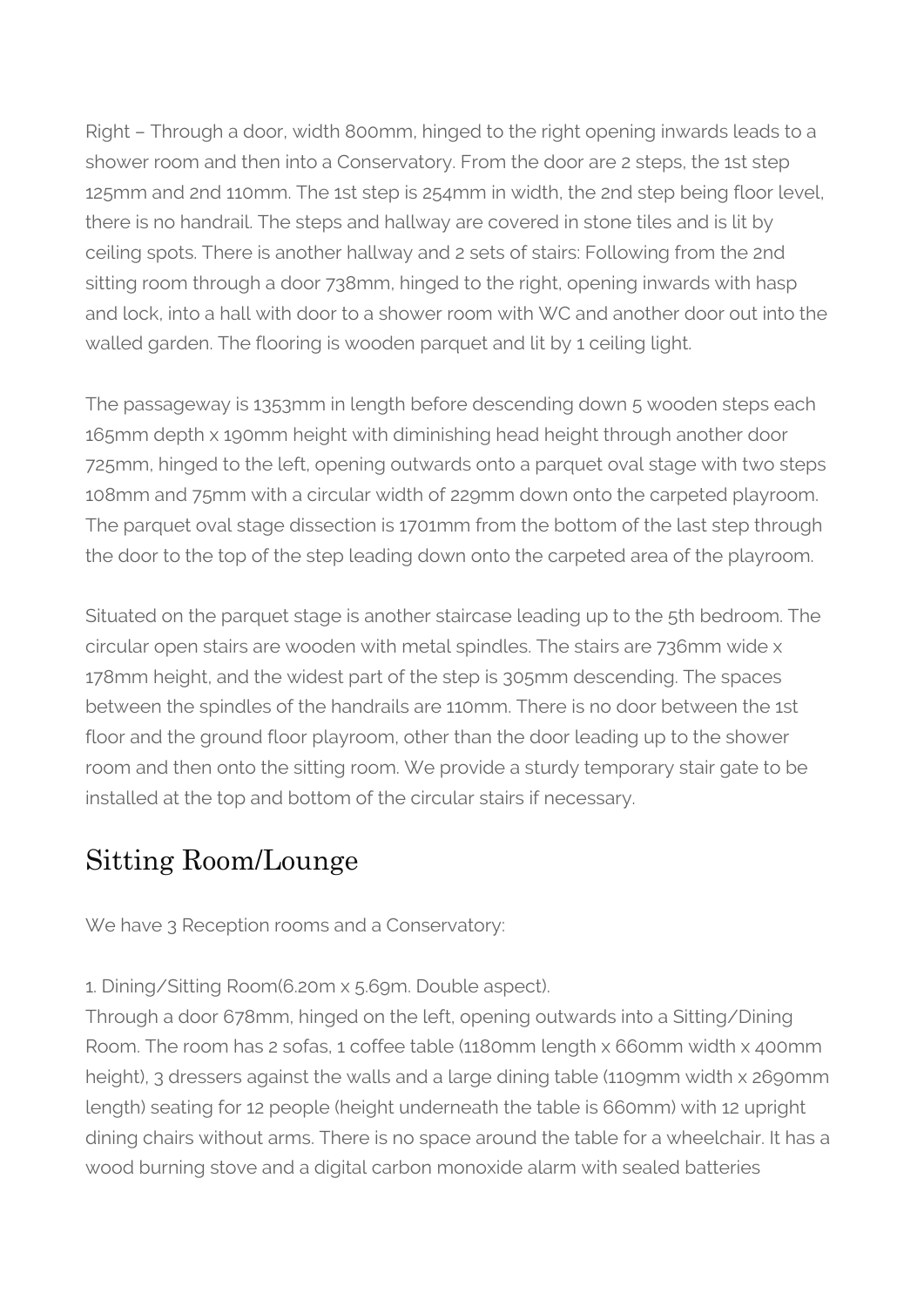present. A 2kg ABC Powder fire extinguisher is at hand on the floor by the fire. The lighting consists of 4 wall lights and 1 (3 light) chandelier over the dining table. The sofas and coffee table are moveable. The layout of the room is spacious with the sofas and dining table spread out creating 2 clear and separate areas with a walkway through to another sitting.

2. Sitting Room (6.10m x 5.79m plus bay window) Pair of porthole windows. Through double doors, each door width 736mm with the opening of both doors 1460mm. The floor is short pile carpet. There are 2 floor lamps, 1 spotlight and 2 wall lamps. The room is spacious with 2 large leather and fabric sofas, 1 large wooden and glass coffee table measuring 1600mm length x 1110mm width x 495mm height, 1 baby grand piano, 1 lounge chair, 1 dresser and a large sideboard against the wall. Above the sideboard is a 42**″** tv with full satellite sky subscription and blue ray disc dvd player. There is also a blu ray bose music station. The layout of the room is spaced to create a walkway through to another sitting room.

#### 3. Play/Games/Sitting Room (.52m x 4.45m plus bay window).

Following through from the 2nd sitting room is a door (specifications and all measurements noted in 'Halls, stairs, landing & passageways"). The floor is short pile carpet apart from the circular stage of wood parquet flooring. The room is very spacious with 1 leather sofa and 1 fabric sofa, 1 extended lounge chair, 2 storage chests, 1 wooden toy box, 1 football (fuze) table, 1 small child's desk and 1 small glass dresser. On the wall is a 42**″** tv with full satellite sky subscription and a blue ray disc dvd player. There are 2 built-in book shelves with books dvds and games. There is 1 ceiling light, 1 table lamp and 1 floor lamp. The furniture is spaced so as to create a walkway through to the back garden glazed door, hinged on the right, opening inwards 690mm with 5 steps down descending (190mm height x 460mm depth x 180mm height x 390mm depth x 170mm height x 390mm depth x 180mm height x 600mm depth x 130mm height to the outside where there is an even flat paved area for table tennis.

4. Conservatory (4.75m x 4.09m) Triple aspect Personal door to garage. The Conservatory is reached through the right-hand door from the entrance door (as described in "Halls, Stairs, Landings & Passageways"). The Conservatory glazed door 690mm opens outwards and is hinged on the right. There is a 60mm threshold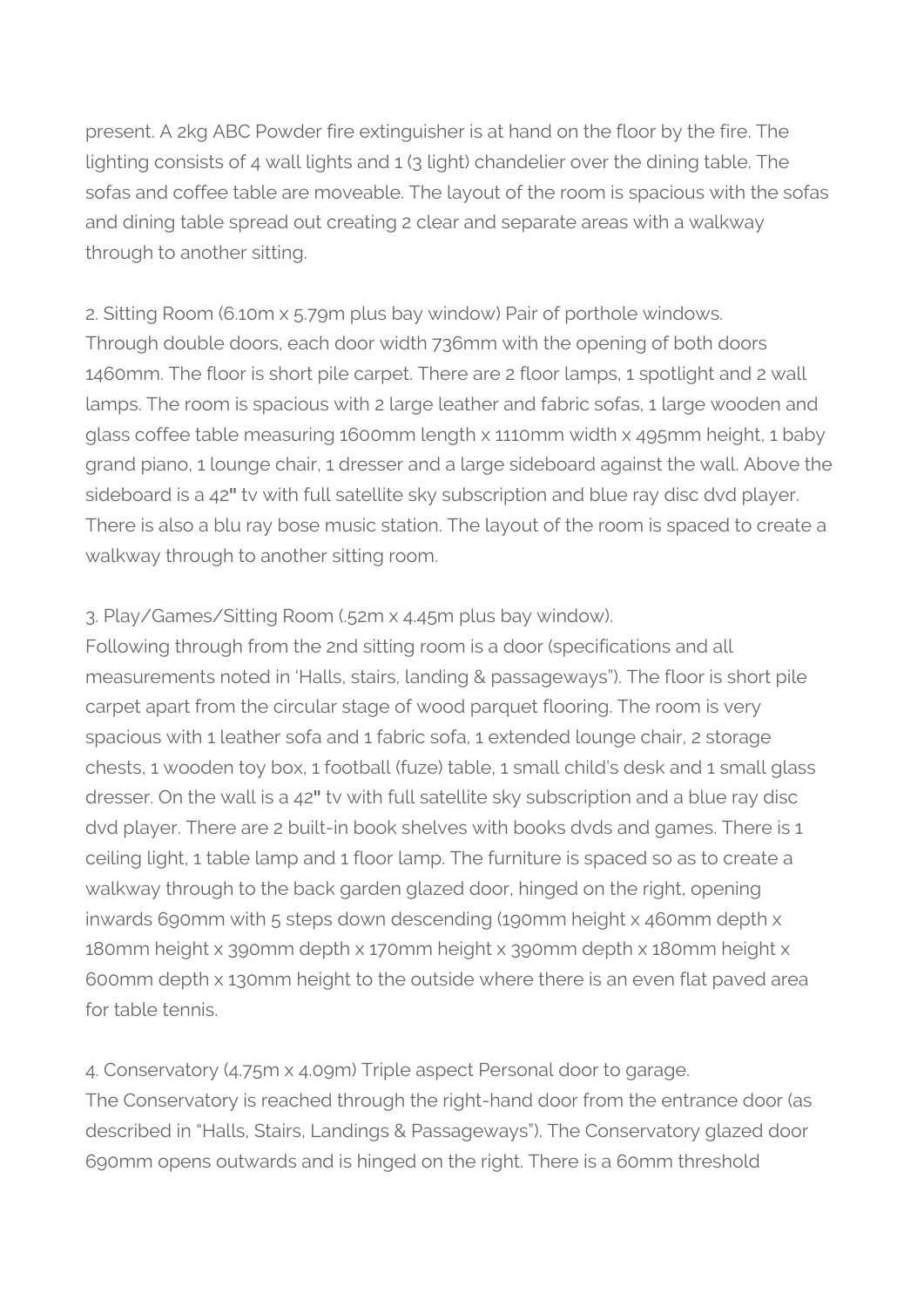between the hall and the conservatory. The Conservatory is glazed with double doors 1670mm opening outwards leading out to the walled garden. There is a step down to the garden 120mm with a 50mm threshold. These doors can be hooked back to stay open and an invisible fly screen can be pulled from each side and attached in the middle. The room is naturally bright with with a mixture of 2 wall lights, 1 table lamp and 3 ceiling spot lights. The room has a matching daybed and lounge chair, hall table and small side table. The flooring is terracotta tiles with a rug. The Conservatory also houses a cupboard with 2 doors, both 840mm, opening outwards holding a washing machine and condenser tumble drier and small shelves for storage. Above the cupboard is a marble work top with sink, diameter 380mm, Small fridge, coffee machine and an electric cordless kettle. There is also a dresser with coffee cups and poolside plastic cups.

### Dining Room

See Dining/Sitting & also Kitchen

### Kitchen

The Kitchen is situated on the ground floor with a door 660mm, opening inwards, hinged on the right under the stairs (ceiling with descending height). There is a step up 190mm and the space between the door and step – 355mm. The surface of the kitchen floor and larder is cream stone tiles. The decor is neutral with beige, grey and cream.

The kitchen is compact in size with dining table seating 6 people with 6 upright chairs without arms. The measurements of the table 1295mm length x 1295mm width x 660mm height. There is no space around the table for a wheelchair. A dresser is situated against the wall.

The Range Cooker with induction hob is 915mm height x 1100mm width x 660mm depth. The 2 ovens have side openings with a pull-down grill and warming draw. This is inset into the wall with a lit cooker hood ventilation unit above it. Height from the floor to the Electric over: 680mm. The oven has a drop down door with a drop down grill oven above it. The oven measures 860mm.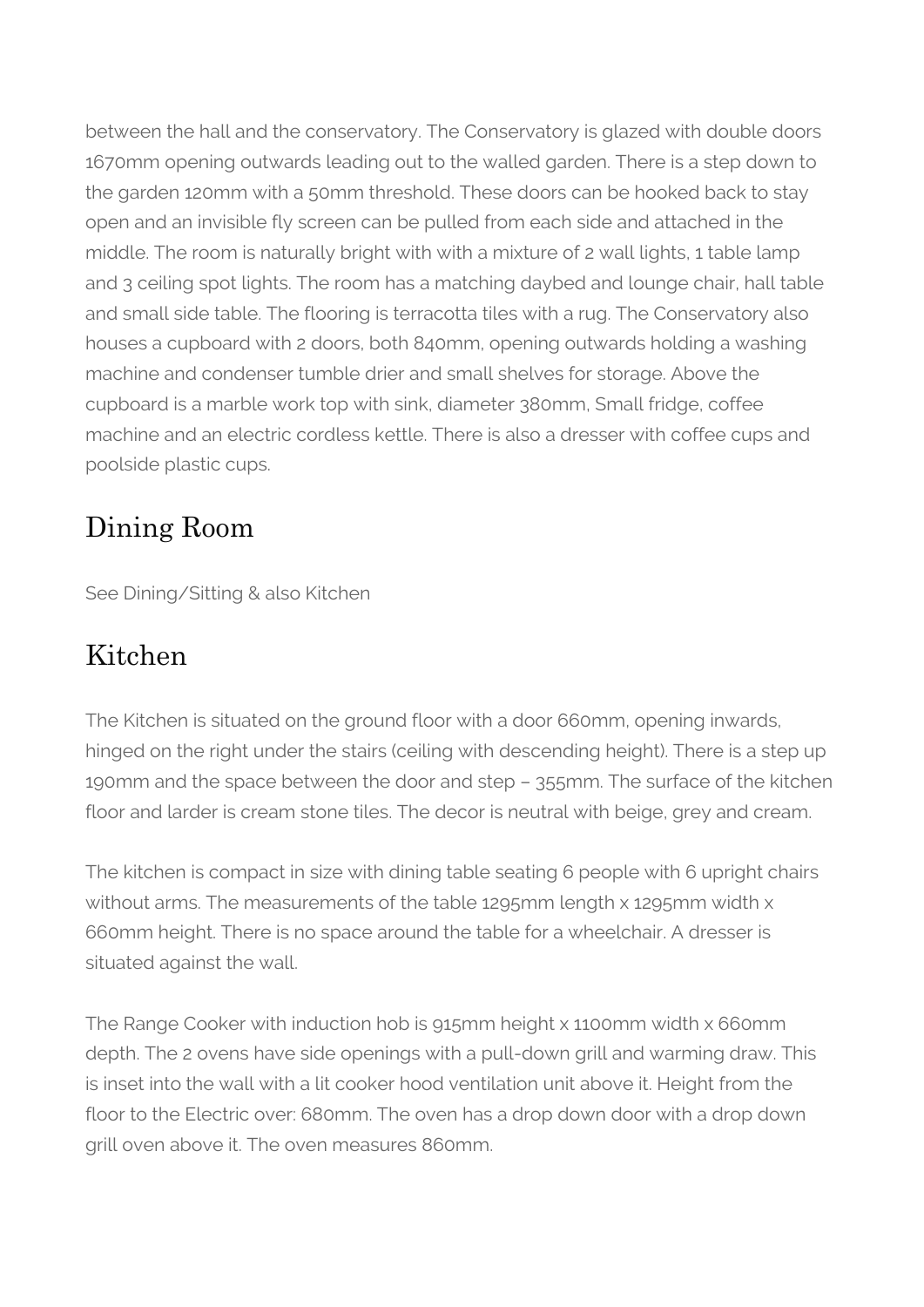The microwave sits in an open cupboard within the island unit. The height from floor to microwave is 510mm. The marble island unit is 1040mm x 640mm. The smallest walkway between closed cupboard of the kitchen dresser and island unit is 540mm with the largest being 760mm. The front loading dishwasher 600mm wide is openly encased in a side unit with a Belfast sink which has a single mixer lever tap and wooden worktop 910mm in height on either side.

The kitchen dresser unit is 1000mm wide x 1960mm height x 500mm deep. The unit consists of 2 cupboards and 4 drawers underneath. The large American fridge/freezer unit is 900mm width x 1740mm height. Lighting is provided by 12 ceiling spot lights. A 1.2×1.5m fire blanket is attached to the wall with a 2 litre AFF foam extinguisher at hand on the floor. A toaster and electric cordless kettle are also provided.

LARDER – From the Kitchen is a glazed door, opening 790mm, hinged on the right opening inwards, down a small step 40mm into a small larder with kitchen dresser 750mm width x 1800mm height and fridge/freezer 550mm width x 1640mm height and built in shelves. The boiler is situated in here as well as the electrical board on the right hand side boxed in on the wall. There is a Digital display with sealed batteries and a 10 year life carbon monoxide alarm. There is a glazed door 790mm, opening inwards, hinged on the right leading out to the front forecourt.

### Bedrooms and Sleeping Areas

There are 4 bedrooms off the main landing upstairs. There is also a 5th bedroom off the circular staircase above the playroom in the Barn. The flooring throughout is short piled carpet. The decor is neutral with cream and grey.

Master Bedroom – Door width 660mm; Large king size bed 2000mm x 1830mm; Bed height 600mm – floor to top of mattress; Clearance at end of bed to wall – 1530mm; Bedside tables are 750mm high; Chest of drawers 1000mm width x 1160mm height; Wardrobe 1370m width x 2030mm height; 2 bedside lamps and 1 main light in centre of ceiling; Double aspect windows with wooden shutters.

Large Double Bedroom – Door width 680mm; Large king size bed 2000mm x 1830mm (zip linked to create 2 single beds); Bed height 600mm – floor to top of mattress;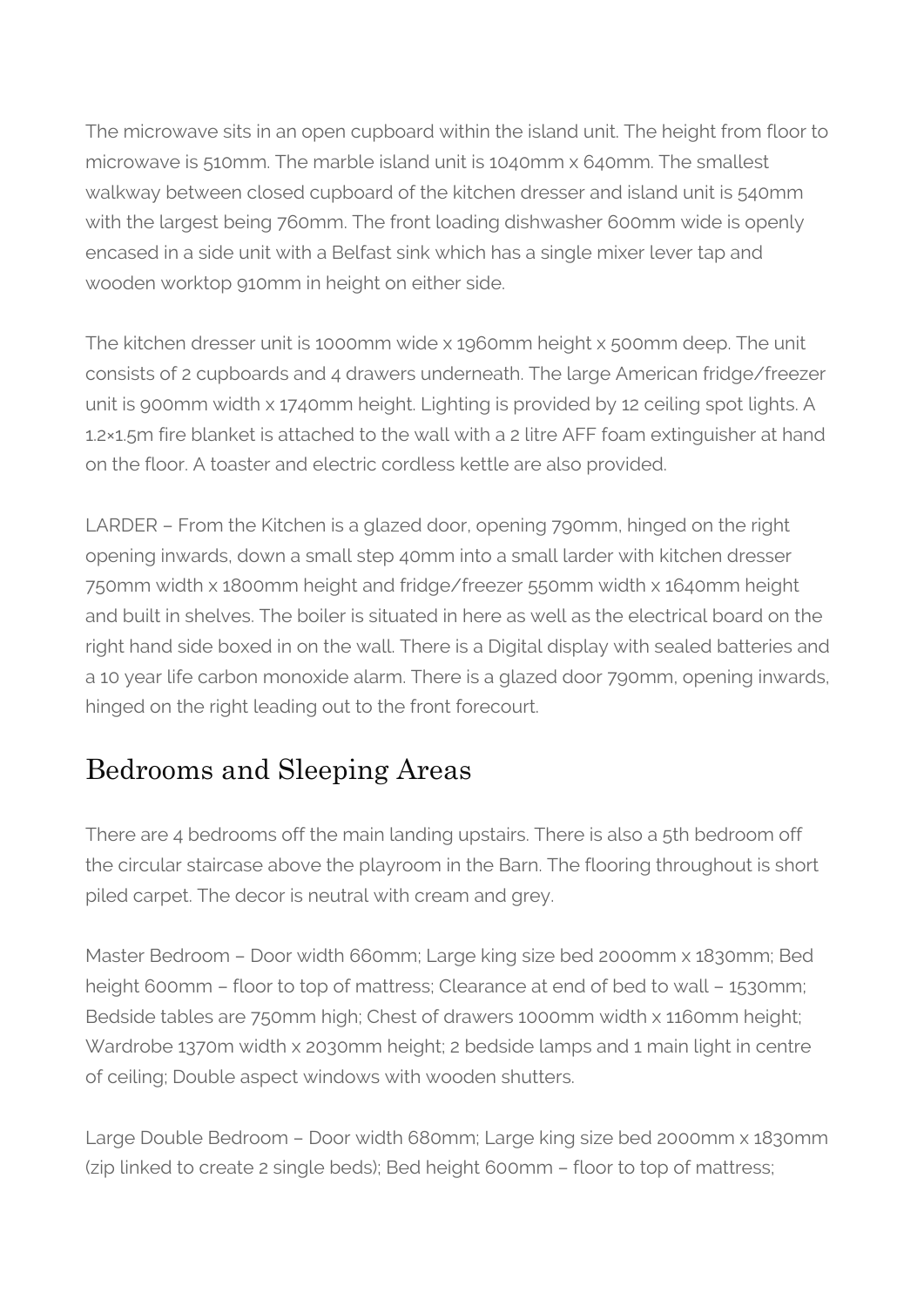Clearance at end of bed to wall – 1550mm; Bedside tables 730mm; Chest of Drawers 840mm width x 860mm height Wardrobe 1040mm width x 2020mm height; 2 bedside lamps and 1 main light in centre of ceiling; Double aspect windows with wooden shutters.

Small Double Bedroom – Door width 700mm; Double bed 1330mm x 1830mm; Bed height 600mm – floor to top of mattress; Clearance at end of bed to wall – 650mm; Bedside drawers: 550mm; Chest of Drawers 550mm width x 130mm height; Wardrobe 950mm width x 2000mm height; 2 bedside; lamps and 1 main light in centre of ceiling; Double aspect windows with wooden shutters.

Twin Bedroom – Door width 607mm; 2 x single beds 915mm x 1830mm; Bed height 700mm – floor to top of mattress; 2 x trunks at end of beds 915mm width x 520mm height; Dressing table with inbuilt mirror 730mm width x 750mm height; Wardrobe 1300mm width x 2200mm height; 2 bedside lamps on window sill and 1 main light in centre of ceiling; Double aspect windows with wooden shutters.

Family Room – There is no door from the circular staircase to this bedroom (please see "Halls, Stairs, Landings & Passageways"); 3 x double beds 1330mm x 1830mm; Bed heights 600mm – floor to top of mattress; 3 x toy boxes 860mm width x 460mm height; 3 x bedside tables 730mm; 1 trunk under window sill 915mm width x 520mm height; Chest of drawers 800mm width x 1200mm height; 2 x inbuilt wardrobes; 5 table lamps on a connection switch; There is no electrical wiring in the ceiling due to the thatch roof; Digital display (sealed batteries and 10 year life) carbon monoxide alarm; 2 x miniature children's cane chairs with no arms.

### Bathrooms, Shower-rooms and Toilets

There is 1 family bathroom with WC and 1 en-suite with WC to the master bedroom upstairs. Ground level – There is 1 shower room without WC with basin entered from the hallway to the Conservatory. There is 1 toilet entered from the main hallway. There is another shower room with WC entered from the hallway between the 2nd sitting room and Playroom.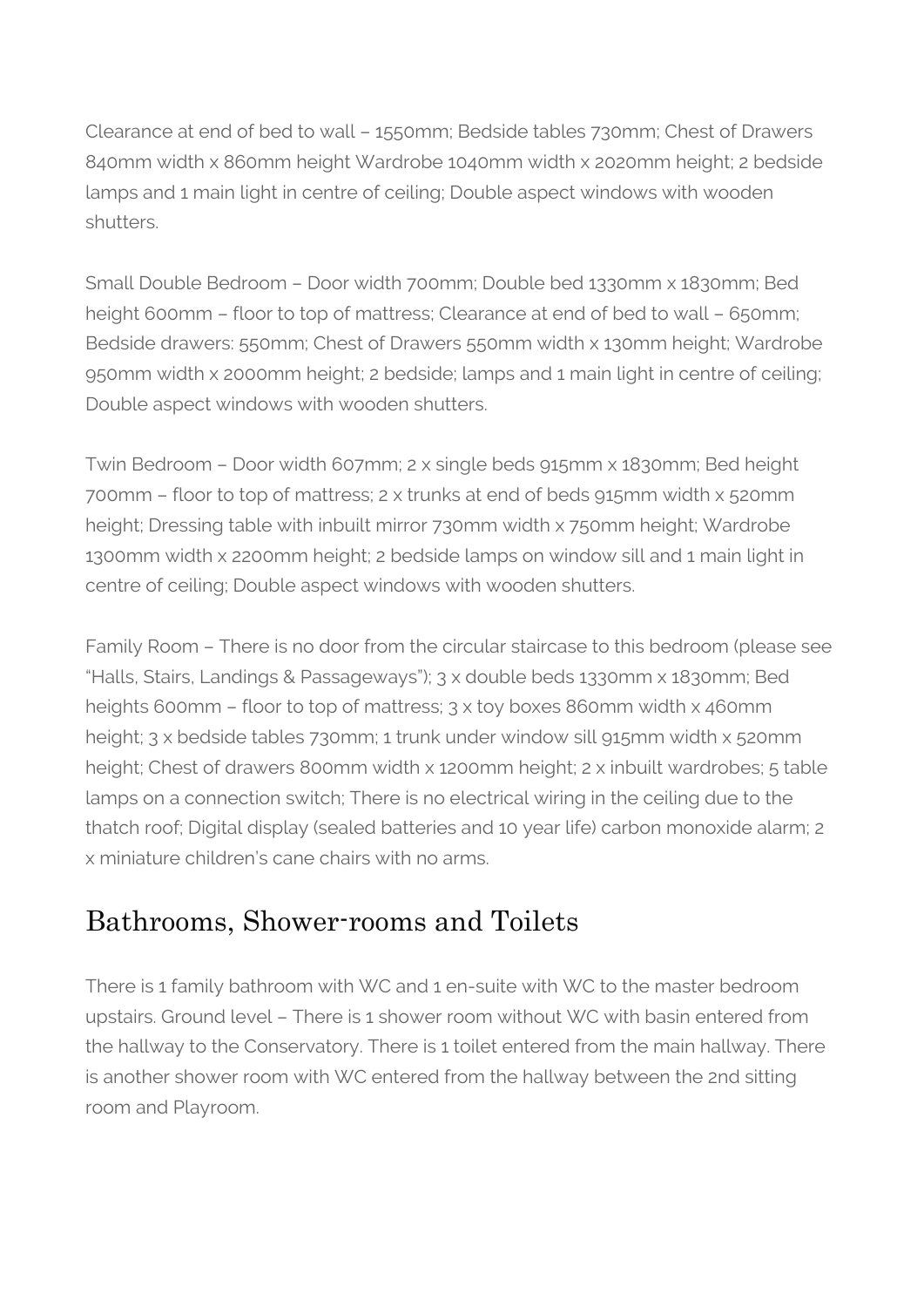Toilet – Door width: 680mm; Toilet seat heigh: 390mm; Half pedestal hand basin 830mm height with some clear space underneath with single mixer tap; Automatic fan attached to light switch; There are no support or grab rails fitted; The room is well lit with 2 ceiling spots; The flooring is wood parquet; The colour scheme is very dark walls & white ceiling.

Upstairs Family Bathroom – Door width 630mm; Enclosed shower over bath. Bath height 510mm; Single mixer lever tap to bath; Non-slip mat provided for bath; Push button Aqualiser shower head; Toilet seat height 390mm; Washbasin height 835mm with clear space underneath; Single mixer lever tap to basin; Heated towel rail; The flooring and walls are all tiled in sandstone; The room has 4 condensation proof spot lights in ceiling; Automatic fan attached to light switch; The window is frosted glass and can be opened; There are no support or grab rails fitted.

En-suite to Master Bedroom – There is level access from the bedroom to the en-suite; Door width 630mm; Shower in enclosed compartment with 160mm step up; Push button Aqualiser shower head; Toilet seat height 380mm; Washbasin height 800mm with clear space underneath; Single mixer lever tap in basin; Heated towel rail; The flooring and walls are tiled in sandstone; The room has 4 condensation proof spot lights in ceiling; Automatic fan attached to light switch; There are no support or grab rails fitted; The window can be open and is covered with shutters.

Downstairs Shower Room (without WC) – Door width 630mm; Walk-in shower with 1650mm shower tray; 2 leg vanity Washbasin height 1100mm width x 820mm height with clear space underneath; Single mixer lever tap in basin; Heated towel rail; Dresser for towels 1100mm width x 160mm height; The flooring and walls are tiled; The room has 4 condensation proof spot lights in ceiling; Automatic fan attached to light switch; There are no support or grab rails fitted.

Downstairs Shower Room (with WC) – Door width 700mm; Walk in shower with 1650mm shower tray; Toilet seat height 390mm; Washbasin height 840mm with clear space underneath; Single mixer lever tap in basin; Heated towel rail; The flooring and walls are tiled in sandstone; The light switch is a pull cord. The room as 2 spot light in ceiling; Automated fan attached to light switchThere are no support grab rails fitted.